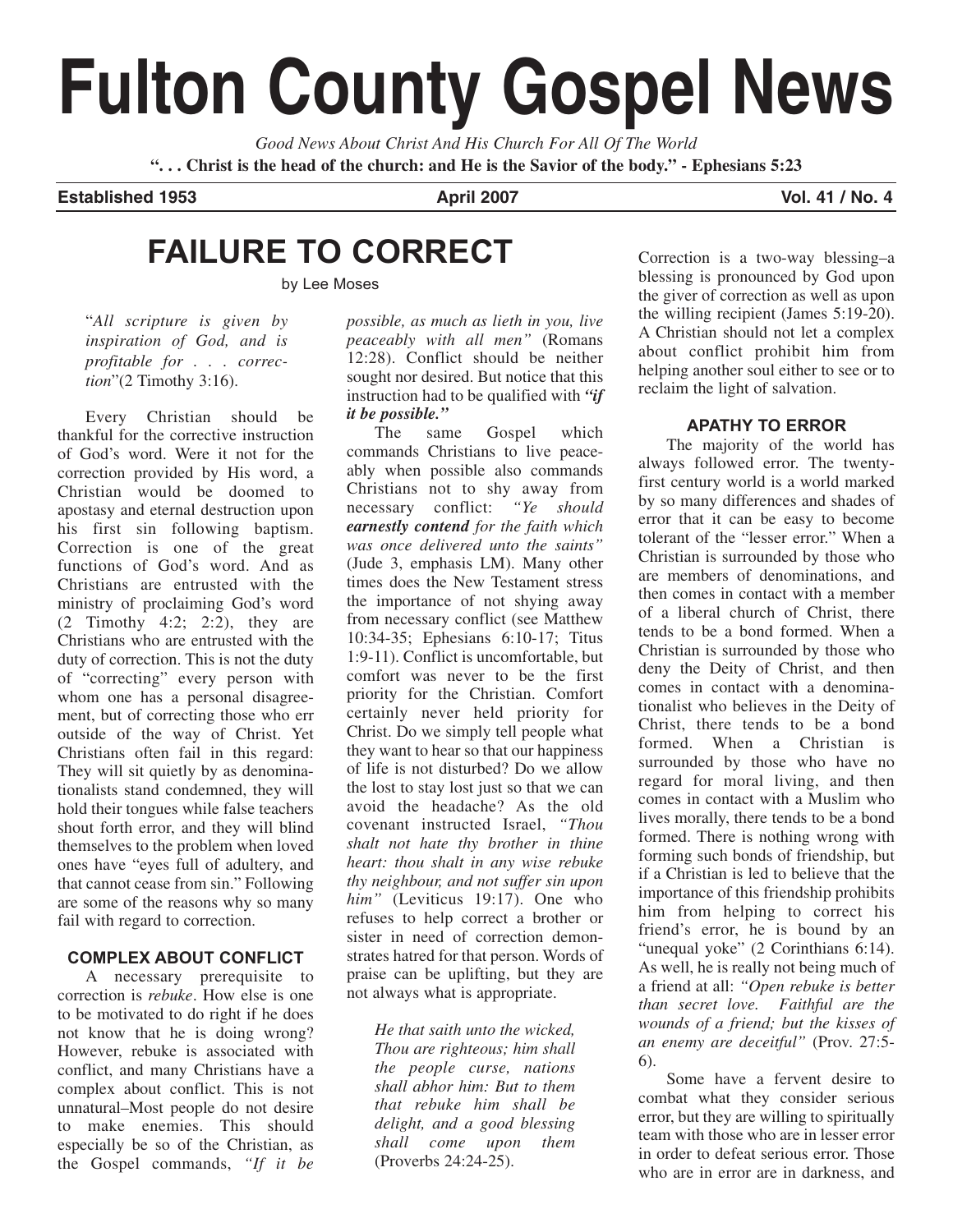#### **FULTON COUNTY GOSPEL NEWS** USPS Publication #211780

. . . is a Periodical publication issued monthly by the Church of Christ at Third and Bethel (P.O. Box 251), Mammoth Spring, AR 72554-0251. **POSTMASTER: Please mail all changes of address to the above address.**

**FCGN** is mailed free of charge to any who care to receive it. We will be happy to add any names to the regular mailing list. If you send in a name we must have a complete address, including number and street name, or R.R. or HCR number, plus box number, or a P.O. Box number and the **NINE DIGIT ZIP CODE**. This paper is supported by voluntary contributions for which we are grateful. Financial information will be furnished upon request. **Mail all address corrections or manuscripts to:**

#### **FULTON COUNTY GOSPEL NEWS** P.O. Box 251

Mammoth Spring, AR 72554

| Lee Moses $\dots\dots\dots\dots\dots\dots$ . EDITOR       |
|-----------------------------------------------------------|
|                                                           |
| $E$ -Mail $\ldots \ldots \ldots$ . cocfcgn@centurytel.net |
| Website www.fultoncountygospelnews.org                    |
|                                                           |
|                                                           |

#### *continued from page 1*

Christians are to *"have no fellowship with the unfruitful works of darkness, but rather reprove them"* (Ephesians 5:11). Can one be apathetic about error when fellowshipping it and refusing to correct it violates the commandments of God? Can one be apathetic about error when the one following error stands condemned? There is certainly a wise, kind, and judicious way of correcting error; but it must be done.

#### **INDIFFERENCE TO INIQUITY**

There is nothing in the world more serious than sin. By sin man's perfect fellowship with God was destroyed (Genesis 3:23-24); by sin death has become the lot of every man and woman since (Romans 5:12; Heb. 9:27); and by one's own sin will one condemn himself to eternal torment (Matthew 25:41-46). Sin is most certainly not to be taken lightly.

Oftentimes people who are in sin are at least tentatively conscious of their situation. This puts others in a position where one who cares about that person's situation can truly help

him; but those who are indifferent to iniquity can greatly harm him. Once a formerly ignorant person's conscience is better instructed, it can motivate that person to remove himself from sin. However, if a person's conscience is instructed that his sin is acceptable, it is much more difficult to correct later. What do we tell people when they ask us about the sin in which they are involved? Do we help them–or harm them? As brethren J.W. McGarvey and Philip Pendleton wrote, "Conscience is one of God's greatest gifts, and he that destroys it [for example, by telling someone he is O.K. when he is not, LM] must answer for it" (*The Fourfold Gospel*, p. 76).

We spend time in God's word so that we will not be indifferent to iniquity in ourselves (Psalm 119:11)–neither let us be indifferent to iniquity in others.

#### **SHORTCOMINGS OF SELF**

Oftentimes, we have so many problems of sin within ourselves that we feel we are unable and unqualified to correct such problems in others. We feel hypocritical trying to correct others when we ourselves are in need of correction. On one hand, this is proper reasoning. One who is guilty of a sin has no business condemning others guilty of the same sin (Romans 2:1). One who has serious sin in his life, or a "beam" in his eye, is not qualified to help another with a small "mote" in his eye (Matthew 7:1ff). Only those who are "spiritual" are entrusted with restoring one who is overtaken in a fault (Galatians 6:1).

While one's sinful shortcomings of self may indeed disable and disqualify one from helping another correct his sins, this does not excuse him from his Christian duty to *"consider one another to provoke unto love and to good works"* (Hebrews 10:24). Similarly, one who is blemished by sin may be unable to worship God acceptably (1 Corinthians 11:29; 1 Peter 3:12), but this still does not excuse him from his Christian duty to worship God *"in spirit and in truth"* (John 4:24). If in any way our shortcomings of self

hinder us from performing our Christian duty, it also becomes doubly our Christian duty to eliminate those shortcomings, through the grace of God.

#### **CONCLUSION**

Jesus came to earth *"to seek and to save that which was lost"* (Luke 19:10). The apostle Paul preached the Gospel of Jesus Christ in order that he might *"present every man perfect in Christ Jesus"* (Colossians 1:28). He was deeply grieved while there were souls dwelling outside of Christ, removed from the salvation found only in Him (see Romans 10:1; 2 Timothy 2:10). Each of us should have similar motivation to help souls make the corrections necessary to be found in Christ when the final trumpet sounds. Correction begins with ourselves and with our families, carrying over to all those whom we might have the opportunity to help. This may be through stern rebuke, mild chastening, or simply presenting a statement of truth; but it is always to be done with grace and love for God, for the truth, and for the soul in need of correction (Colossians 4:6; Ephesians 4:15).

What causes our failure to correct? Does a complex about conflict hinder us from correcting those in need? Correction may require conflict, but remember,

*Brethren, if any of you do err from the truth, and one convert him; let him know, that he which converteth the sinner from the error of his way shall save a soul from death, and shall hide a multitude of sins* (James 5:19-20).

Are other hindrances keeping us from correcting? A Christian cannot have apathy to error or indifference to iniquity when such is what separates souls from God. Shortcomings of self, while they obviously do hinder one from correcting others, do not provide an *excuse* for a failure to correct. Correction is a Christian's duty, and if we are failing in this regard, we need to correct ourselves.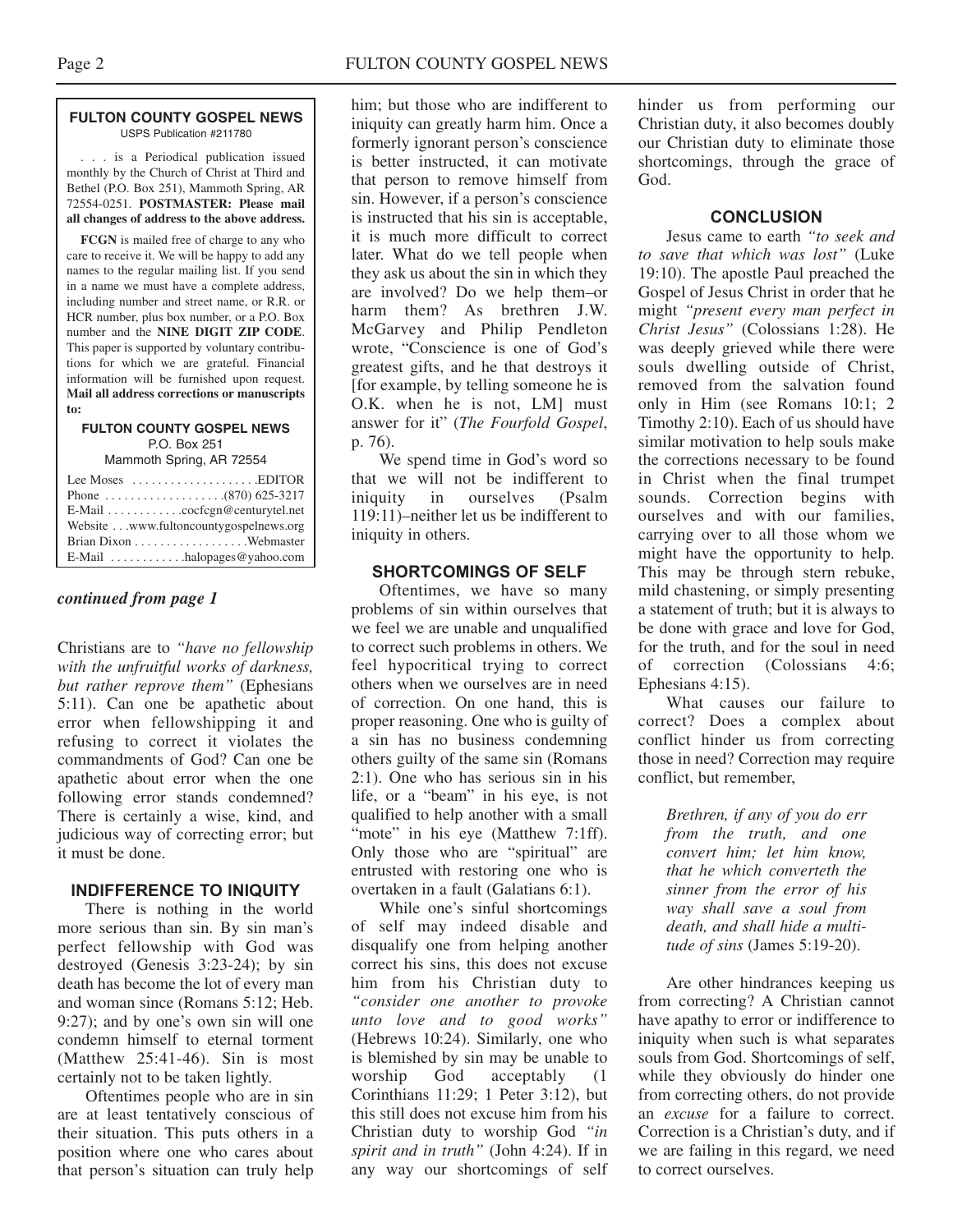# **THE "PROSPERITY GOSPEL"**

by Chris Perry

Every so often, as I am surfing through the channels on my television, I will run across Joel Osteen. His bigtoothed smile always beams across the cable lines, and his message always seems to be the same. But it must be a popular message–the television broadcast of Lakewood Church's services reaches 100 million homes, and Osteen's book *Your Best Life Now* was a New York Times Best Seller.

An interview on *Larry King Live* a couple of years ago provided a glimpse into the heart of Joel Osteen's message. There is no doubt that Mr. Osteen is genuine in what he says, just as there is no doubt that he earnestly desires to provide some type of guidance to those who hear him. However, after reading the transcript of that interview several times, I could not help but notice several areas in which the teachings of Joel Osteen–and many others like him–fall short of Biblical demands.

First, one cannot help but be taken aback by Osteen's aversion–not just *avoidance* but *aversion*–to anything remotely related to doctrine. Time and again, Larry King attempts to provoke a position statement from the "smiling preacher," only to be met with a watered-down response or a direct dismissal. Notice Osteen's noncommittal attitude after being asked, "But don't you think if people don't believe as you believe, they're somehow condemned?":

You know, I think that happens in our society. But I try not to do that. I tell people all the time, preached a couple Sundays about it. I'm for everybody. You may not agree with me, *but to me it's not my job to try to straighten everybody out*. The Gospel called the good news. My message is a message of hope, that's God's for you. You can live a good

life no matter what's happened to you. And so I don't know. *I know there is condemnation but I don't feel that's my place* (emphasis mine throughout this article, CP)1

Admittedly, Joel Osteen, even if he were to voice his beliefs, would not come down on the Biblical side of such teachings as salvation, worship, etc. But he's not even willing to stand up for the denominational version of these ideals! Larry King followed a question regarding belief with the following:

> KING: What if you're Jewish or Muslim, you don't accept Christ at all? OSTEEN: You know, *I'm very careful about saying who would and wouldn't go to heaven. I don't know*... KING: If you believe you have to believe in Christ? They're wrong, aren't they? OSTEEN: *Well, I don't know if I believe they're wrong*. I believe here's what the Bible teaches and from the Christian faith this is what I believe. But I just think that only God will judge a person's heart. *I spent a lot of time in India with my father. I don't know all about their religion. But I know they love God. And I don't know. I've seen their sincerity. So I don't know*. I know for me, and what the Bible teaches, I want to have a relationship with Jesus.

Every time King confronts him with a question that hits the Biblical bedrock, Osteen stammers and shimmies his way out of the question. His answer to the all-important problem of human suffering is "I don't know Larry. I don't know it all" (which is true to an extent, but his knowledge seems horribly limited). Osteen's favorite filler statement in this interview is "I don't know…," and truly he doesn't appear to know much of anything. But God's Word provides a different picture. Jesus

taught, "*And ye shall know the truth, and the truth shall make you free*" (John 8:32), and He commanded His followers to "*Go ye therefore and teach all nations, baptizing them in the name of the Father, and of the Son, and of the Holy Spirit*" (Matthew 28:19). Paul commanded Timothy to "*preach the word; be instant in season, out of season; reprove, rebuke, exhort with all longsuffering and doctrine*" (2 Timothy 4:2). To be sure, Paul's picture of preaching as 2/3 negative is vastly different from Osteen's smiling motivational lectures.

Just as disturbing as Osteen's lack of knowledge and concern for the core truths of the Gospel is his focus on material success. Consider this exchange between King and Osteen:

> OSTEEN: I think, I hear it meaning a lot of different things. One I think a lot of it is that I'm not condemning people. And I don't know, but Larry I talk, I mean every week in our church we're dealing with people that are fighting cancer, that have their lost loved ones. That are going through a divorce. I mean, I talk about those issues, and to me I don't see how it can get any more, you know, real than that. So I don't know what the criticism is.

KING: What is the prosperity gospel?

OSTEEN: I think the prosperity gospel in general is – well I don't know. I hear it too. I don't know. I think what sometimes you see is it's just all about money. That's not what I believe. It's the attitude of your heart, and so you know, we believe – *but I do believe this, that God wants us to be blessed. He wants us to be able to send our kids to college, excel in our careers. But prosperity to me, Larry, is not just money, it's having health. What good is money if you don't have health?*